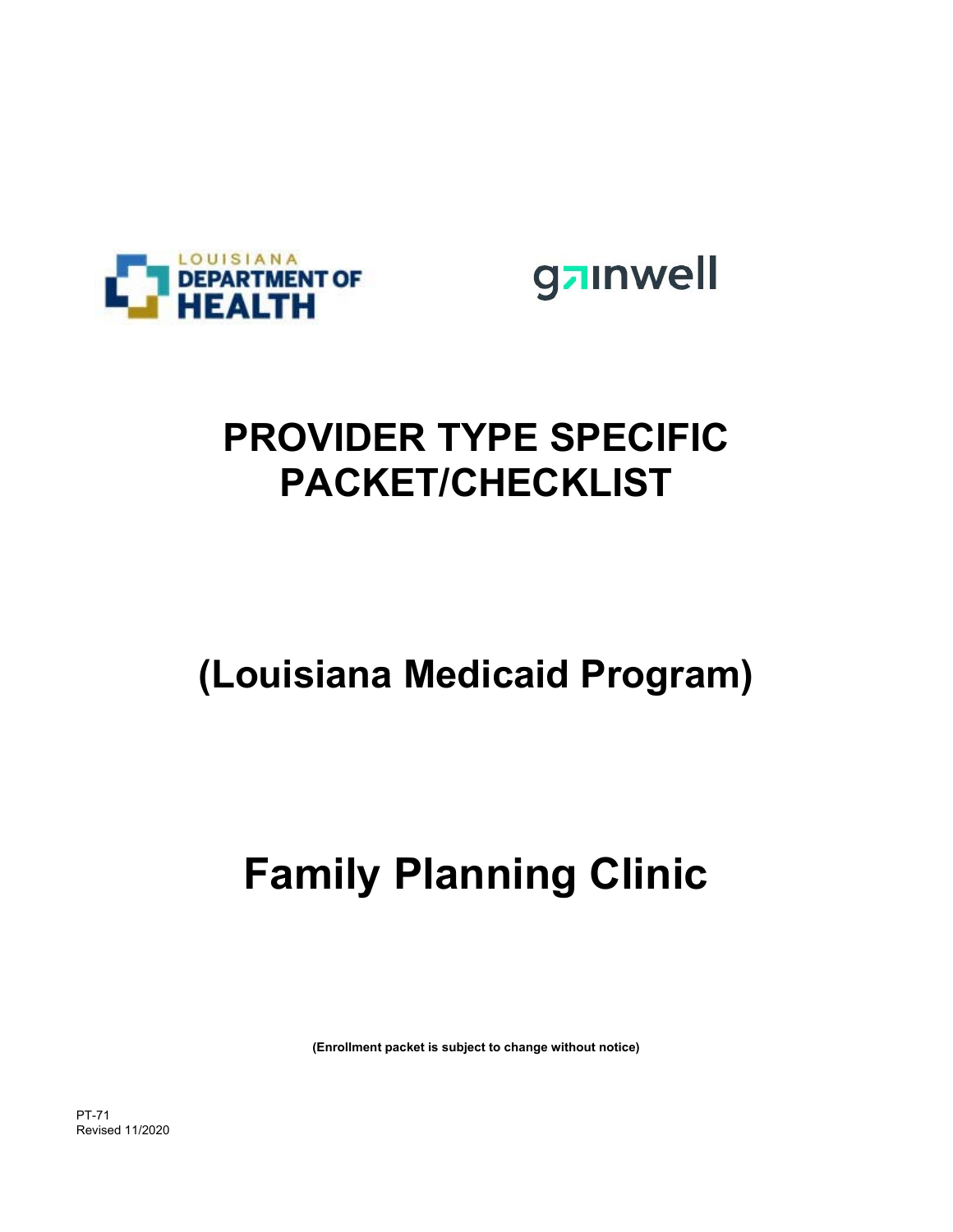# **Family Planning Clinic**

## **CHECKLIST OF FORMS TO BE SUBMITTED**

The following checklist identifies the documents needed to enroll in Louisiana Medicaid (Fee-For-Service), as a Family Planning Clinic:

| Completed | <b>Document Name</b>                                                                                                                                                                                                                                       |
|-----------|------------------------------------------------------------------------------------------------------------------------------------------------------------------------------------------------------------------------------------------------------------|
| $\star$   | 1. Completed Entity/Business Louisiana Medicaid PE-50 Provider Enrollment Form.                                                                                                                                                                            |
| $\star$   | 2. Completed PE-50 Addendum - Provider Agreement Form.                                                                                                                                                                                                     |
| $\star$   | 3. Completed Medicaid Direct Deposit (EFT) Authorization Agreement Form.                                                                                                                                                                                   |
| $\star$   | 4. Louisiana Medicaid Ownership Disclosure Information Forms for Entity/Business.                                                                                                                                                                          |
| $\star$   | 5. (If submitting claims electronically) Completed Provider's Election to Employ<br>Electronic Data Interchange of Claims for Processing in the Louisiana Medical<br>Assistance Program (EDI Contract) Form and Power of Attorney Form (if<br>applicable). |
|           | 6. Copy of voided check or letter from the bank on bank letterhead verifying the<br>account and routing number for the account to which you wish to have your funds<br>electronically deposited (deposit slips are not accepted).                          |
|           | 7. Copy of a pre-printed document received from the IRS showing both the<br>employer identification number (EIN) and the official name as recorded on IRS<br>records (W-9 forms are not accepted).                                                         |
|           | 8. Copy of Clinical Laboratory Improvements Amendment (CLIA) Certificate,<br>if applicable.                                                                                                                                                                |
| $**$      | Completed Clinic Certification / Professional Staff Listing Form.<br>9.                                                                                                                                                                                    |
|           | 10. On Section A of the PE-50 Form, in the Specialty Code space write in '97' (Family<br>Planning Clinic) and leave the Subspecialty Code space 'blank'.                                                                                                   |
|           | 11. On Section D of the PE-50 Form, in the Provider Type Description space write in<br>'Family Planning Clinic' and in the Provider Type Code space write in '71'.                                                                                         |

\* These forms are available in the **Basic Enrollment Packet for Entities/Businesses**

\*\* These forms are found in this packet

## **Original signatures are required**

Please submit all required documentation to: **Gainwell Provider Enrollment Unit PO Box 80159 Baton Rouge, LA 70898-0159**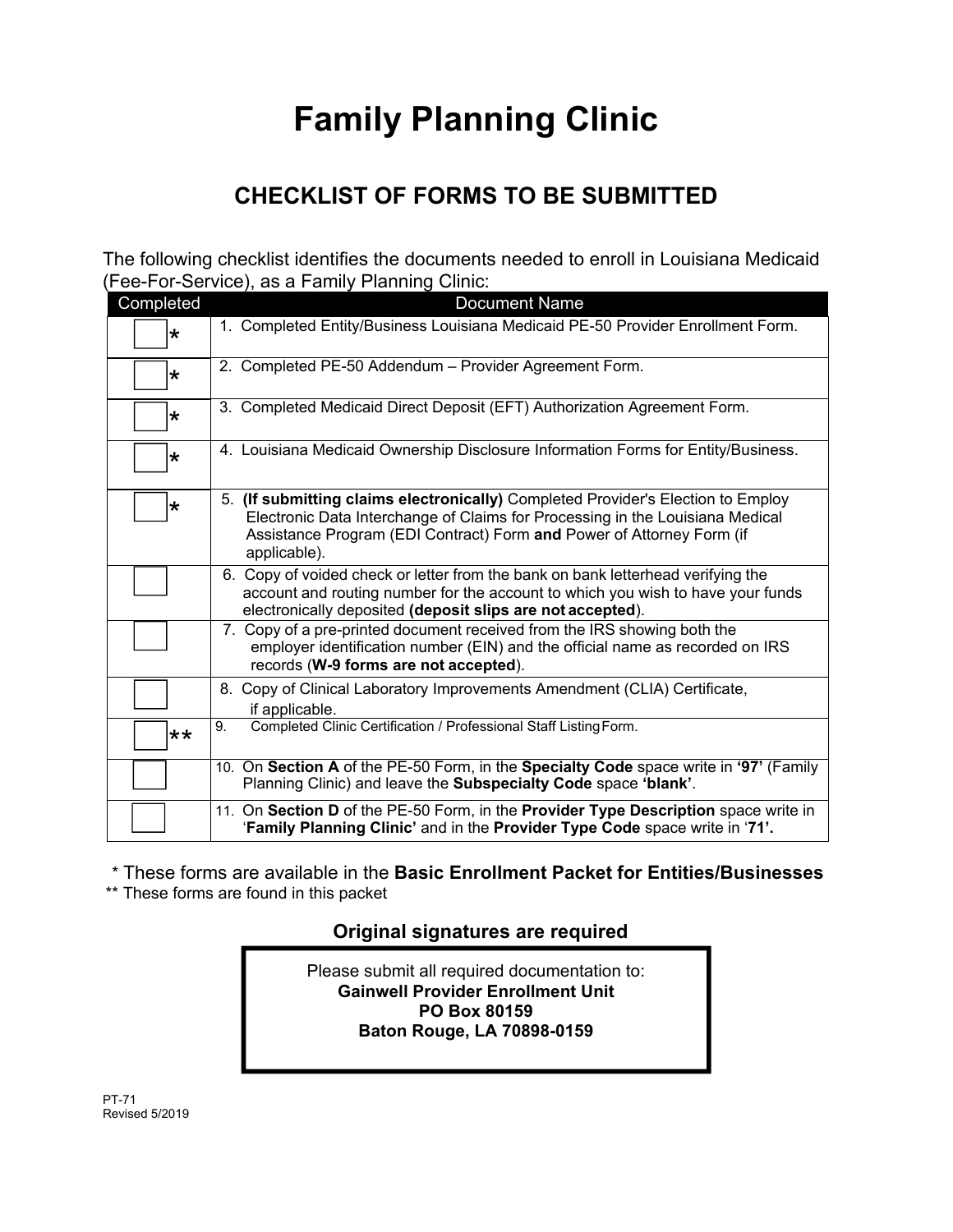## **Clinic Certification / Professional Staff Listing Form**

I have read **the attached** Section 4320 of Chapter 4 from Publication #45, The State Medicaid Manual, published by the Centers for Medicare & Medicaid Services (CMS), and I can state that this agency meets the definition of "clinic" based on these guidelines.

List all Physicians, Physicians Assistants, and Nurse Practitioners that affiliated with this clinic:

| Provider Name | <b>Professional Title</b><br>(MD, PA, NP) | Provider Number |
|---------------|-------------------------------------------|-----------------|
|               |                                           |                 |
|               |                                           |                 |
|               |                                           |                 |
|               |                                           |                 |
|               |                                           |                 |
|               |                                           |                 |
|               |                                           |                 |
|               |                                           |                 |
|               |                                           |                 |
|               |                                           |                 |
|               |                                           |                 |

Clinic Name Clinic Street Address, City, State, Zip

Print Name of Authorized Representative Title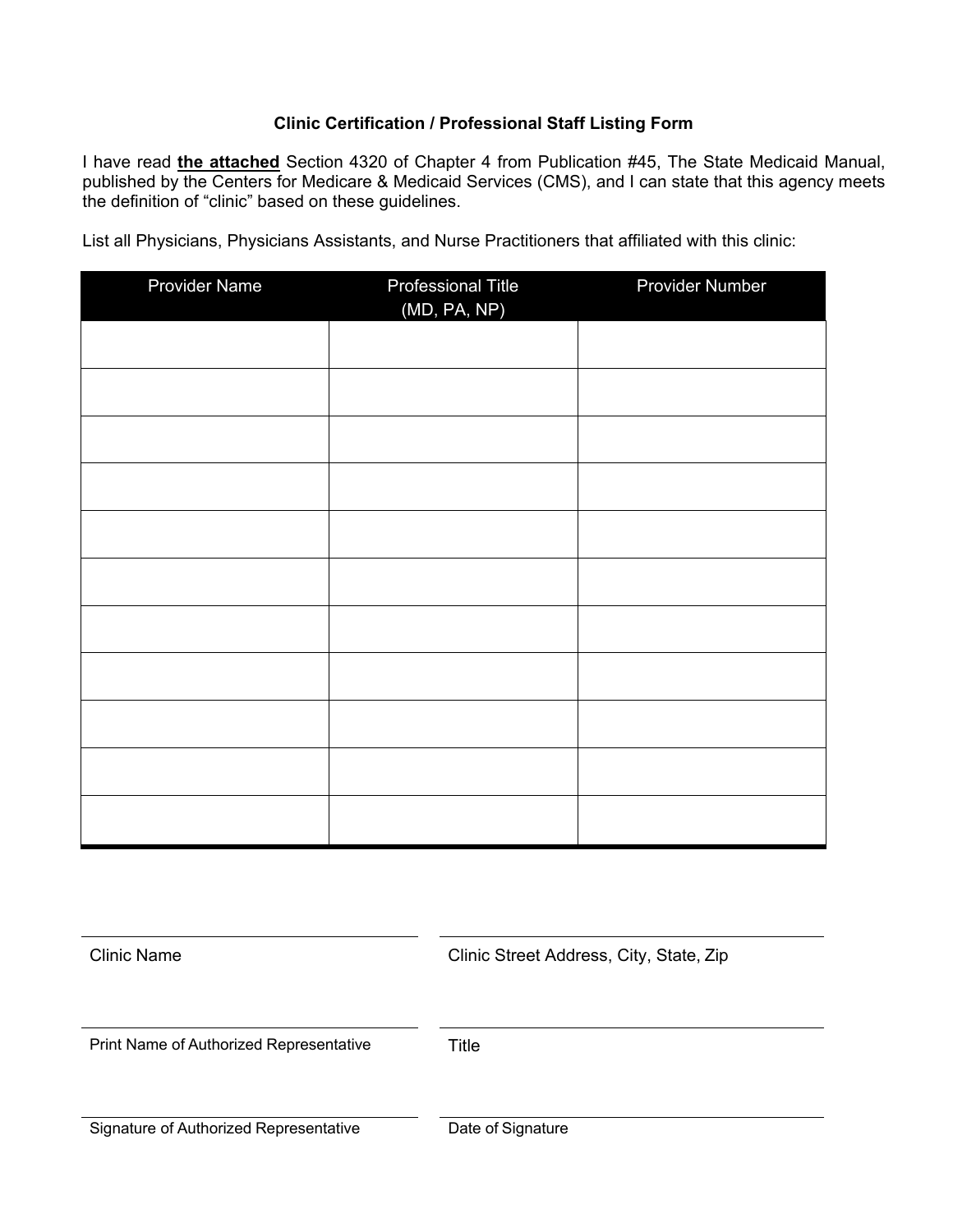## **Publication #45, The State Medicaid Manual, Chapter 4, Section 4320:**

#### REQUIREMENTS AND LIMITS 10-85 APPLICABLE TO SPECIFIC SERVICES 4320

#### 4320. CLINIC SERVICES.

A. Background.--Section 1905(a)(9) of the Social Security Act authorizes under the term "medical assistance," payment for clinic services. As amended by the Deficit Reduction Act of 1984, section 1905(a)(9) describes clinic services as "services furnished by or under the direction of a physician without regard to whether the clinic itself is administered by a physician." The purpose of the 1984 amendment was to clarify that while clinic services have to be provided under the direction of a physician This clarification was needed because the physician direction requirement, which has been a requirement for clinic services since the beginning of the Medicaid program, has been in certain cases interpreted erroneously to mean that clinic administrators had to be physicians.

Regulations at 42 CFR 440.90 define clinic services as preventive, diagnostic, therapeutic, rehabilitative, or palliative items or services that--

1. are provided to outpatients;

2. are provided by a facility that is not part of a hospital but is organized and operated to provide medical care to outpatients; and

except in the case of nurse-midwife services, as specified in 440.165, are furnished by or under the direction of a physician or dentist.

B. Physician Direction Requirement.--Regulations at 42 CFR 440.90 limit coverage of clinic services to situations in which services are furnished under the direction of a physician.<br>As stipulated by section 1905(a)(9) of t not mean that the physician must necessarily be an employee of the clinic, or be utilized on a full time basis or be present in the facility during all the hours that services are provided. However, each patient's care must be under the supervision of a physician directly affiliated with the clinic.<br>To meet this requirement, a physician must see the patient at least once, prescribe the type of care provided, and, if t need for continued care. Although the physician does not have to be on the premises when<br>his/her patient is receiving covered services, the physician must assume professional<br>responsibility for the services provided and as Thus, physicians, who are affiliated with the clinic, must spend as much time in the facility as is necessary to assure that patients are getting services in a safe and efficient manner in accordance necessary to assure that patients are getting services in a safe and efficient manner in accordance<br>with accepted standards of medical and dental practice. For a physician to be affiliated with a<br>clinic, there must be a co clinic, there must be a contractual agreement or some other type of formal arrangement between<br>the physician and the facility by which the physician is obligated to supervise the care provided<br>to the clinic's patients. Som can provide. The size of the clinic and the type of services it provides should be used to<br>determine the number of physicians that must be affiliated with a clinic to meet the physician<br>direction requirement. Also, each cl direction requirement. Also, each clinic must have a medical staff which is licensed by State law to provide the medical care delivered to its patients.